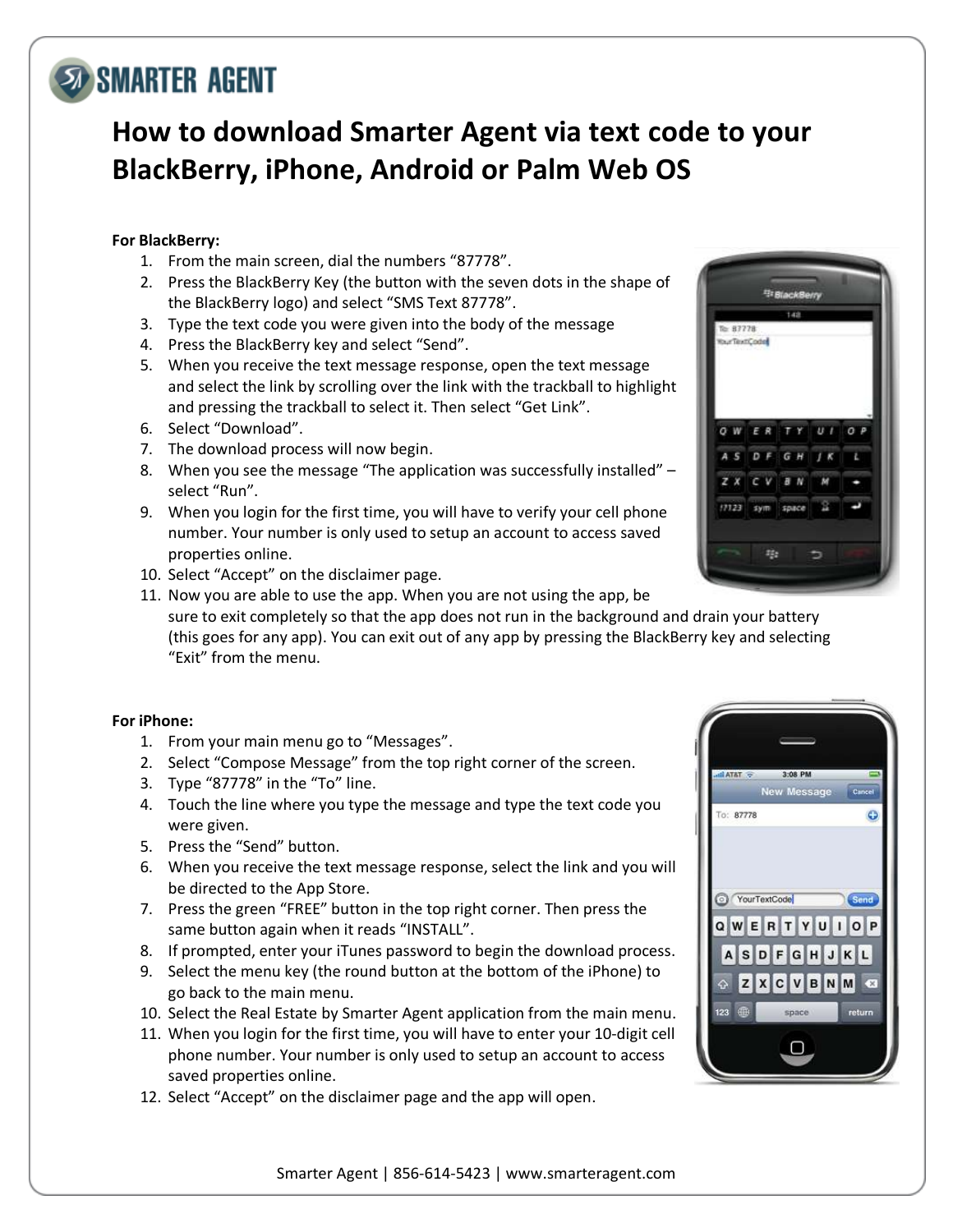

#### **For Android:**

- 1. From your main menu, go to "Messaging".
- 2. Tap "New Message" to compose a new message.
- 3. Type "87778" in the "To" box.
- 4. Tap the "Type to Compose" box and type the text code you were given.
- 5. Press "Send".
- 6. When you receive the text message response, press the link in the message to select it
- 7. When prompted to Select Action, click the hyperlink for http://m.smarteragent.com with the globe icon.
- 8. You will be directed to the Android Marketplace.
- 9. Select "Real Estate Powered by Smarter Agent" then select "INSTALL" at the bottom of the screen.
- 10. Select "OK" on the pop-up screen about accessing your phone's capabilities and the download process will begin.
- 11. Return to the main screen and open the Real Estate by Smarter Agent app by tapping the app icon.
- 12. Tap "OK" to accept Terms of Service and the app will open.

### **For Palm Web OS:**

- 1. Go to the main menu and press the "MESSAGING" icon.
- 2. Press the button with the dialogue bubble and the plus sign in the lower left to compose a new message.
- 3. In the "To" line type "87778".
- 4. In the message line, type the text code you were given.
- 5. Press the airplane icon to send.
- 6. When you receive a text message back, press the link to be directed to the App Catalog.
- 7. Press the "Download for free" button at the bottom of the screen.
- 8. Press "Continue" on the Location Services pop-up screen and the download process will begin.
- 9. Press the "Tap to Launch" button at the bottom of the screen.
- 10. To login, enter your 10-digit phone number and press "Submit". Your number is only used to set-up an account to access saved properties online.
- 11. Press "I Accept" on the Terms of Use screen and the app will open.



|              | 8/5 1:45<br>87778 |  | 16      |  |
|--------------|-------------------|--|---------|--|
|              |                   |  |         |  |
|              |                   |  |         |  |
|              |                   |  |         |  |
|              |                   |  |         |  |
| YourTextCode |                   |  |         |  |
|              |                   |  |         |  |
|              |                   |  |         |  |
|              |                   |  |         |  |
| $\bullet$ 00 |                   |  | $S_{Y}$ |  |
|              |                   |  |         |  |